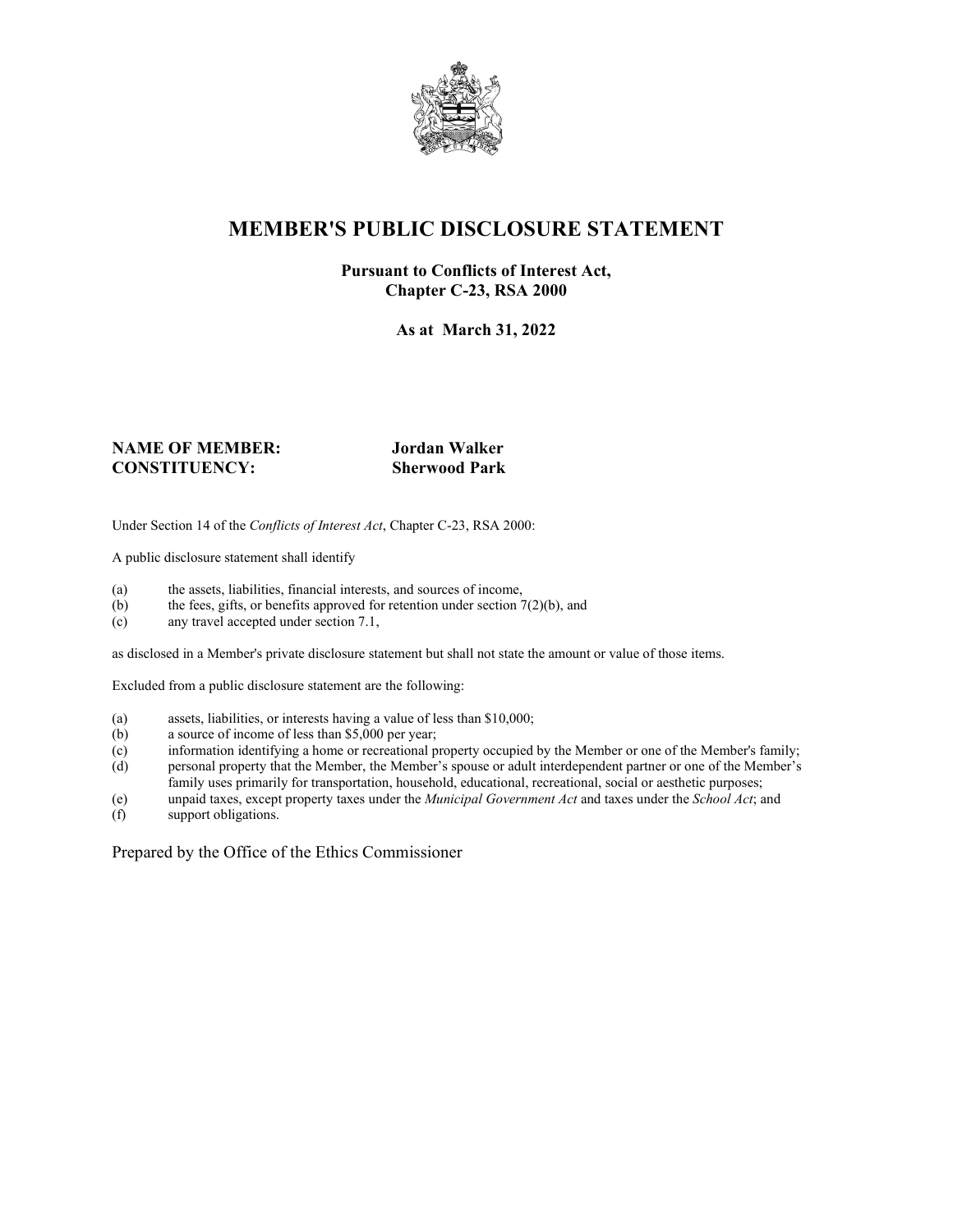### **PUBLIC DISCLOSURE STATEMENT FOR Jordan Walker**

## **FORM 1: MEMBER (Jordan Walker)**

| <b>INCOME</b>                                                                                   |                                                                         |
|-------------------------------------------------------------------------------------------------|-------------------------------------------------------------------------|
| Source                                                                                          | <b>Nature of Income</b>                                                 |
| <b>Province of Alberta</b>                                                                      | MLA Indemnity and Allowance                                             |
| <b>ASSETS</b>                                                                                   |                                                                         |
| <b>Real Property</b>                                                                            | n/a                                                                     |
| <b>Bank, Trust Company or Other Financial</b><br><b>Institution</b>                             | Scotiabank                                                              |
| <b>Publicly Traded Securities (stocks and bonds)</b><br>and Registered Retirement Savings Plans | Scotia Select Maximum Growth Portfolio,<br>DynamicEdge Growth Portfolio |
| <b>Canada Savings Bonds, Guaranteed</b><br><b>Investment Certificates</b>                       | n/a                                                                     |
| <b>Mutual Funds</b>                                                                             | n/a                                                                     |
| <b>Annuities and Life Insurance Policies</b>                                                    | TD Insurance, MLA Group Plan                                            |
| <b>Pension Rights</b>                                                                           | n/a                                                                     |
| <b>Other Assets</b>                                                                             | n/a                                                                     |
| <b>Gifts and Personal Benefits</b>                                                              | n/a                                                                     |
| <b>Travel on Non-commercial Aircraft</b>                                                        | n/a                                                                     |
| <b>LIABILITIES</b>                                                                              |                                                                         |
| <b>Mortgages</b>                                                                                | n/a                                                                     |
| <b>Loans or Lines of Credit</b>                                                                 | Canada Student Loan                                                     |
| <b>Guarantees</b>                                                                               | n/a                                                                     |
| Other                                                                                           | n/a                                                                     |
| <b>FINANCIAL INTERESTS</b>                                                                      |                                                                         |
| n/a                                                                                             |                                                                         |